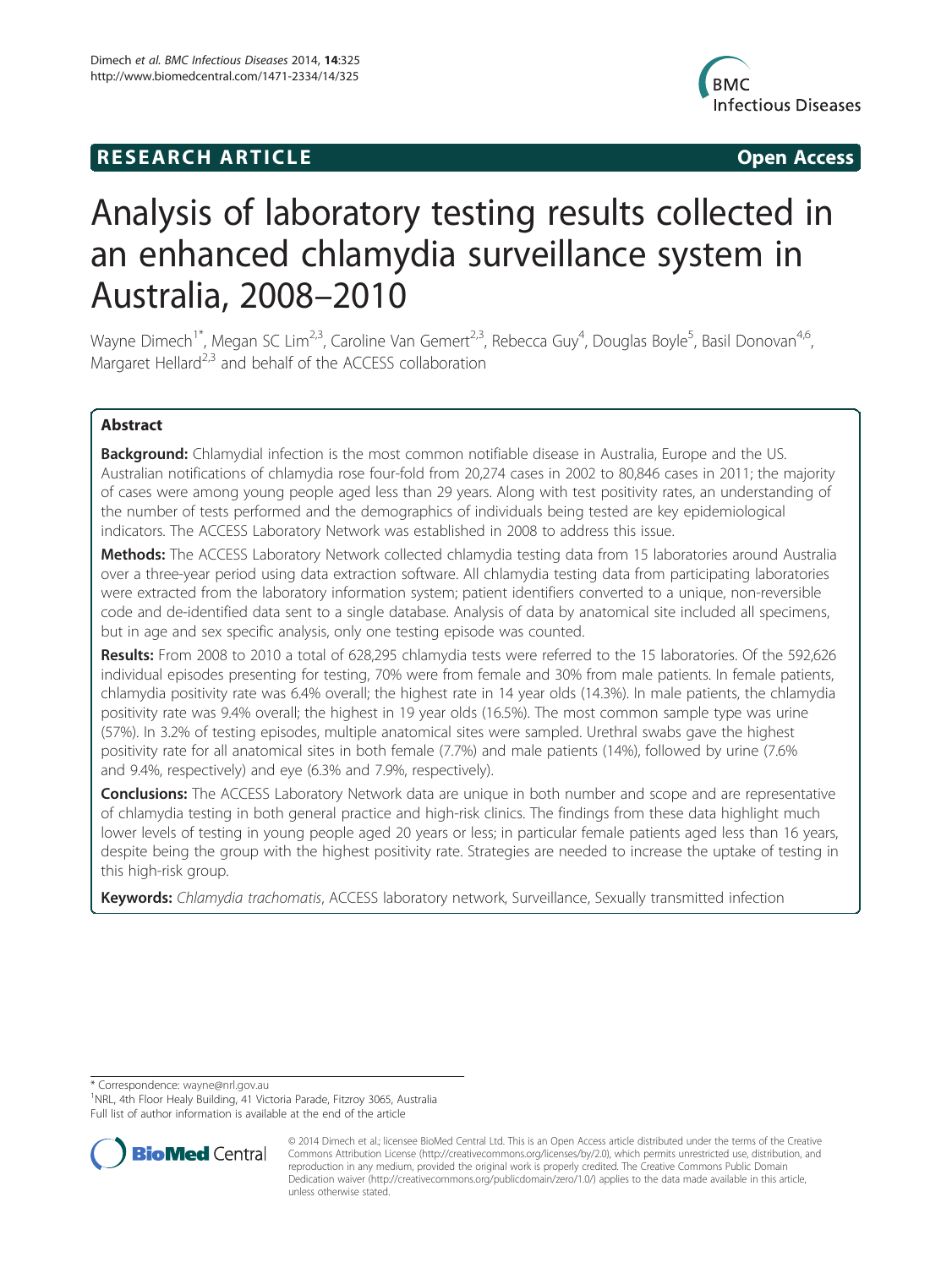# Background

Chlamydia trachomatis is the most commonly notified infection in Australia [[1\]](#page-7-0) with notifications increasing from 20,274 cases in 2002 to 80,846 cases in 2011 [\[1](#page-7-0)]. The World Health Organization estimates there are over 100 million new cases globally each year [[2,3\]](#page-7-0) resulting in a substantial cost to health systems for management of diseases including pelvic inflammatory disease, ectopic pregnancy and infertility [\[2,4,5\]](#page-7-0).

In Australia, routine chlamydia testing using culture or direct immunofluorescence assays that detect elementary bodies by fluorescent microscopy [[6,7](#page-7-0)] started in the 1980s. These tests were superseded by antigen detection using enzyme immunoassay [\[6,8-12\]](#page-7-0) and in the 1990's nucleic acid testing (NAT) [\[13-16](#page-7-0)] was introduced. Due to the superior analytical sensitivity of NAT over other technologies, it is considered the gold standard test for C. trachomatis [\[8](#page-7-0)] and is used universally in Australia for routine testing.

Pathology testing in Australia is covered by the national universal health insurance "Medicare". Only Australian clinicians and some accredited healthcare professionals may request pathology testing. Several recommendations exist for opportunistic and routine chlamydia screening in priority populations in various clinical settings; whilst guidelines differ, the populations most commonly highlighted for routine and/or opportunistic screening include sexually active young people, Indigenous people, recent sexual contacts of infected men and women and gay, bisexual and other men who have sex with men (MSM) [[1-4\]](#page-7-0). For chlamydia screening in men, a first-void urine, taken more than one hour after previous void, or urethral swab, but only when a discharge is present, are recommended [\[17\]](#page-7-0). Endocervical or vaginal swabs or first-void urine samples are recommended for women. Ano-rectal swabs are recommended if clinically indicated, particular with MSM. In addition, MSM are recommended to have annual rectal swab irrespective of symptoms or more frequently if engaging in unprotected anal sex or if more than 10 partners in a year [[17,18](#page-7-0)]. Pharyngeal swabs for chlamydia are not generally indicated. Parental consent is not required from young people aged <18 years when assessed by a clinician to be competent to give consent [\[19](#page-7-0)].

Despite passive surveillance of positive cases in Australia, until recently there was no nationally-coordinated systematic surveillance system to monitor the number of tests conducted or enhanced surveillance data to elucidate who was being tested. These are important epidemiological indicators that are not commonly collected nor reported but that are particularly useful for the interpretation of positive chlamydia tests [\[20\]](#page-7-0). The availability of denominator data is particularly useful because it allows the number of positive tests to be interpreted in the light of testing patterns, providing a positivity rate that can be used as an indicator of the long-term outcome of prevention programs. For example, without these denominator data, it is not possible to ascertain if the increase in chlamydia notifications over time is due to greater transmission [\[21,22](#page-7-0)], variation in bacterial strains [[23,24\]](#page-7-0) or laboratory technology [[25](#page-7-0)[,26\]](#page-8-0), an increase in testing, or a mixture of each of these variables [[20](#page-7-0)]. Prevalence studies could provide this information, but they are extremely costly to run. Furthermore, they are not able to provide an accurate picture of trends and practices of chlamydia testing in a population, an important measure in itself.

Understanding the epidemiology of chlamydia and identifying high-risk groups aids in the implementation of prevention and intervention programs. Priority populations in Australia include young people aged 25 years or less, men who have sex with men (MSM), Aboriginal and Torres Strait Island people, and sex workers [[27](#page-8-0)]. Various health departments have implemented health promotion campaigns targeting priority populations [[28](#page-8-0)-[31](#page-8-0)] and have encouraged general practitioners to increase testing of young people [\[32-36\]](#page-8-0). Sentinel surveillance systems have generally found that the increase in chlamydia notifications was due to increases in both the number of tests and an increase in the proportion of positive test results [[37](#page-8-0)-[42](#page-8-0)]. However, these studies usually are confined to clinics managing individuals at higher risk of infection compare with the general population [[37,43](#page-8-0)]. There is limited information on population-level changes in testing behaviour.

In 2007, the Australian Collaboration for Chlamydia Enhanced Sentinel Surveillance (ACCESS) program was established [[44\]](#page-8-0). Described in detail elsewhere [\[44](#page-8-0)], ACCESS is referred to as being "enhanced" because it consists of five clinical sentinel surveillance networks: family planning clinics, Aboriginal community controlled health services, sexual health clinics, antenatal clinics, and general practice clinics; plus a laboratory network. The aim of the ACCESS Laboratory Network was to describe characteristics and trends in chlamydia testing and diagnosis in public and private laboratories nationally, providing stakeholders with a large quantity of population data on testing frequency and outcomes, and demographics of people who undergo chlamydia testing in most states of Australia. This paper presents the findings of the laboratory network during its pilot phase between 2008 and 2010.

# Methods

# Recruitment

Data were collected through the ACCESS Laboratory Network, a national network of public and private laboratories. Ethics approval was granted by the Alfred Hospital Ethics Committee (Project 90/12). As the data extracted contained no patient identifers, consent from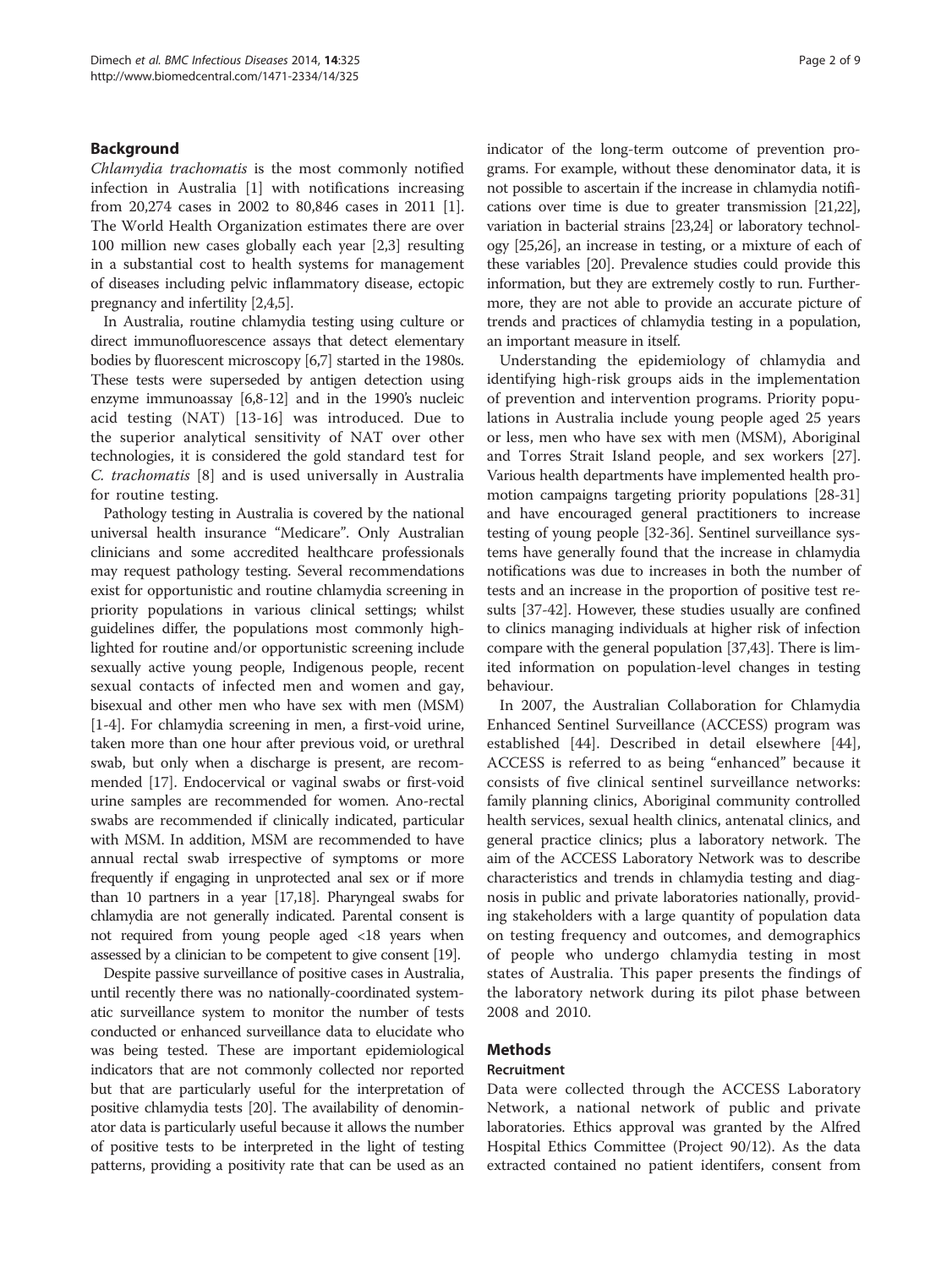each individual included in the study was not required. All Australian laboratories testing for chlamydia at the time of recruitment (approximately 40 laboratories) were invited to participate at relevant workshops, newsletters, and through email, telephone calls and on-site visits. Of the laboratories approached, 15 laboratories participated in the Laboratory Network, including five from Victoria, four from Queensland, three from New South Wales, two from South Australia and one from Tasmania. Four were private and 11 were public laboratories.

Participating laboratories employ a range of commercial and in-house NAT detecting both chlamydia and gonorrhoea, and usually both tests are performed irrespective of the request. All laboratories have participated in one or more external quality assessment scheme and a quality control program provided by NRL. During the period of time of the study, some laboratories used assays that were unable to detect some known variants of chlamydia, however there were very few imported cases circulating in the Australian population at that time [[45](#page-8-0)].

#### Data collection, encryption and transfer

Data collected from the 15 participating laboratories included all chlamydia test records conducted between 1 January 2008 and 31 December 2010. The laboratories that declined the invitation to participate did so due to lack of time or resources. Data were extracted in March 2011. Two laboratories did not provide data for 2010. Data were collected directly from laboratory information systems (LIS) using electronic data extraction software (GRHANITE; University of Melbourne, Faculty of Medicine, Australia) [\[46](#page-8-0)]. GRHANITE automatically accessed the extracted data file that was stored within the security of the LIS and encrypted the patient identifiers into a non-reversible and de-identified statistical linkage keys that are unique to each individual. Core variables extracted included the de-identified statistical linkage keys, gender, date of birth, postcode of residence, sample type, date of request, date of result, and test result. Tests results were provided on all patients irrespective of age by all participating laboratories except one Victorian laboratory where the data in 2008 only pertained to those individuals aged 16 to 29 years. The de-identified data were then electronically transmitted to a secure server located at the Burnet Institute, Melbourne, Australia, decrypted and uploaded to an MS SQL database.

#### Data analysis

Data were excluded when patient's age was greater than 90 years, 0 or left blank; if the result was equivocal or missing or if there was a site/gender mismatch e.g. a cervical swab from a male patient, although this may have excluded some valid results from transgender individuals. The anatomical sites were categorised into: cervical (swabs), cervical (thin prep), eye, genital (including all noncervical, −urethral and -vaginal samples), rectal, throat, urethral, urine, vaginal, other (including skin, internal organ, body fluids) and unknown.

All test results, including repeat tests, were used in the analysis. The percentage positive for chlamydia was calculated by dividing the total number of positive results by the total number of tests performed, stratified by calendar year, age, sex and anatomical site. Analysis by anatomical site included all specimens, but in age and sex specific analysis when an individual had multiple sites sampled on the same day, only one test (episode) was counted. The testing episode was considered chlamydia positive if any of the specimens were positive.

Stata statistical analysis software (StataCorp, Tx., USA) was used for all analyses. Trends over time were determined using a chi-squared (Chi<sup>2</sup>) test for trends. Binomial 95% confidence intervals (CI 95) were calculated for these estimates.

# Results

#### Testing data received

A total of 628,295 chlamydia tests were collected, of which 11,575 (1.8%) tests were excluded due to: patient's age ( $>90$  years or 0 years) or age was unavailable ( $n = 3,243$ ), unassigned gender  $(n = 2,030)$ , equivocal or missing results  $(n = 5,035)$  and site/gender mismatch  $(n = 1,267)$ . Data from the remaining 616,720 tests were included in the analysis of results by specimen site. Of the thirteen laboratories that provided chlamydia test results for all three years there were 167,453 tests in 2008, 228,202 in 2009 and 198,948 in 2010. A further 24,094 specimens, which represented samples taken from multiple anatomical sites during the same testing episode, were excluded for analysis by age and sex, leaving a total of 592,626 tests.

#### Number and type of tests

Of the 592,626 testing episodes, 415,069 (70%) tests were from female and 177,557 (30%) from male patients; 417,570 tests (70%) were from individuals aged 16–29 years (Table [1](#page-3-0)). The highest number of tests was among men and women aged between 20 and 29 (Figure [1\)](#page-3-0). In female patients, 55.4% of samples were urine specimens and 29.3% were cervical (swabs) (Figure [2\)](#page-4-0). The majority (79.6%) of samples collected from male patients were urine specimens (Figure [3\)](#page-4-0).

#### Chlamydia positivity by age and sex

There were 43,192 (7.3%, 95 CI: 7.2 - 7.4%) chlamydia positive tests; 26,544 (6.4%, 95 CI: 6.3-6.5) in female and 16,648 (9.4% (95 CI: 9.2-9.5) in male patients. Between 2008 to 2010, the chlamydia positivity in female patients aged 16–29 years was 7.7% (95 CI: 7.6-7.8). The highest positivity rate among females was among 14 and 15 year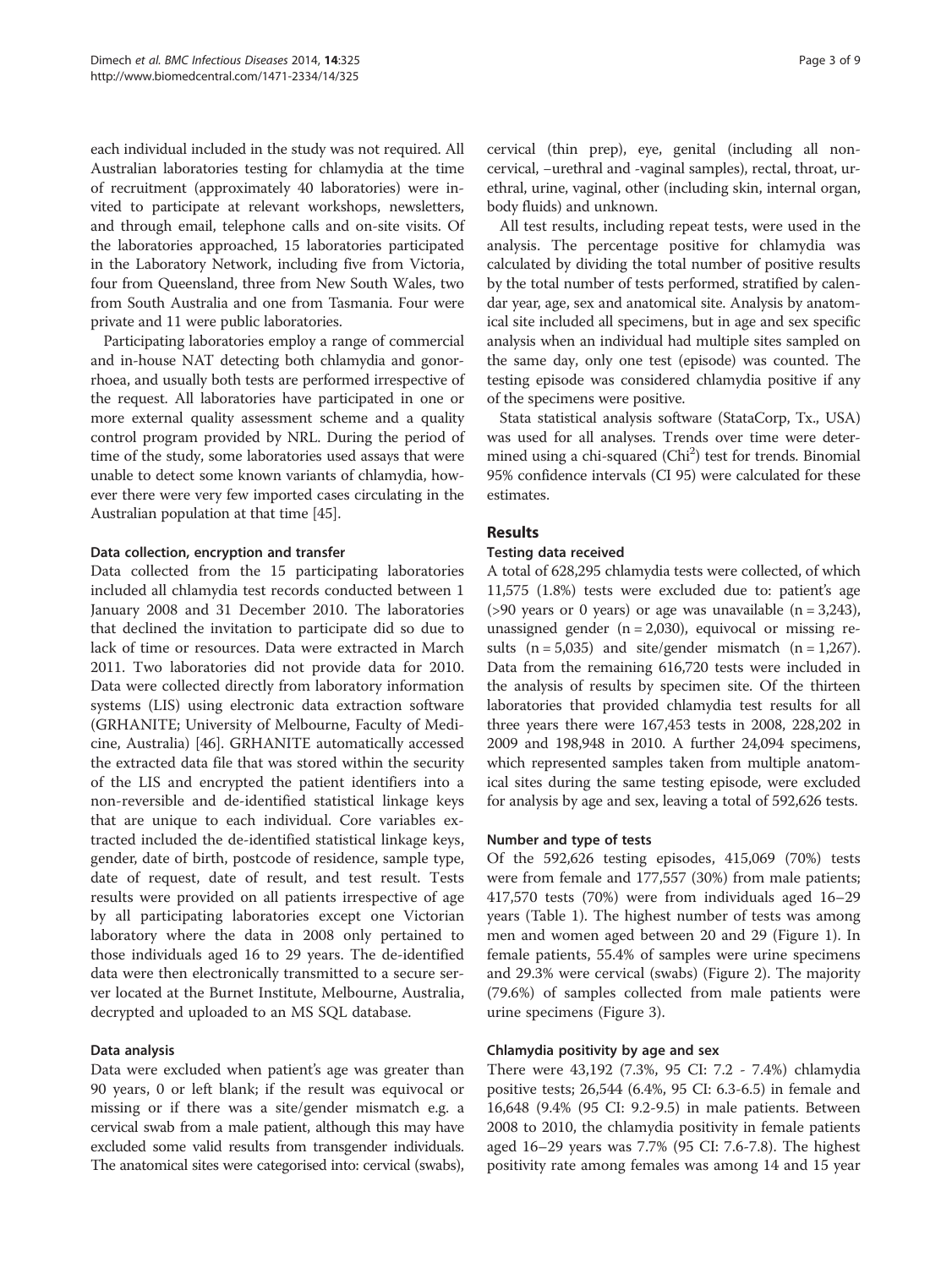| Sex and age in years |           | Chlamydia tests |         |         | <b>Positive tests</b> |        |        | <b>Positivity rates</b> |      |      |        |
|----------------------|-----------|-----------------|---------|---------|-----------------------|--------|--------|-------------------------|------|------|--------|
|                      |           | 2008            | 2009    | 2010    | 2008                  | 2009   | 2010   | 2008                    | 2009 | 2010 | $P^*$  |
|                      |           | (n)             | (n)     | (n)     | (n)                   | (n)    | (n)    | (%)                     | (%)  | (%)  |        |
|                      | $<$ 16    | 2,174           | 3,172   | 2,761   | 279                   | 352    | 367    | 12.8                    | 11.1 | 13.3 | 0.56   |
|                      | $16 - 19$ | 21,403          | 25,265  | 22,190  | 2,539                 | 2,937  | 2,826  | 11.9                    | 11.6 | 12.7 | < 0.01 |
|                      | $20 - 24$ | 40,124          | 48,076  | 42,943  | 3,237                 | 3,780  | 3,562  | 8.1                     | 7.9  | 8.3  | 0.2    |
| Female patients      | $25 - 29$ | 32,570          | 38,999  | 34,178  | 1,468                 | 1,723  | 1,457  | 4.5                     | 4.4  | 4.3  | 0.14   |
|                      | $30 - 39$ | 16,161          | 27,834  | 20,009  | 382                   | 643    | 554    | 2.4                     | 2.3  | 2.8  | 0.02   |
|                      | $40+$     | 8,711           | 16,734  | 11,765  | 93                    | 218    | 127    | 1.1                     | 1.3  | 1.1  | 0.98   |
|                      | all       | 121,143         | 160,080 | 133,846 | 7,998                 | 9,653  | 8,893  | 6.6                     | 6    | 6.6  | 0.50   |
|                      | $<$ 16    | 895             | 1,145   | 1,242   | 77                    | 82     | 111    | 8.6                     | 7.2  | 9    | 0.64   |
|                      | $16 - 19$ | 6,019           | 7,307   | 6,710   | 856                   | 1,072  | 1,102  | 14.2                    | 14.7 | 16.4 | < 0.01 |
|                      | $20 - 24$ | 14,789          | 17,794  | 16,205  | 1,979                 | 2,328  | 2,165  | 13.4                    | 13.1 | 13.4 | 0.99   |
| Male patients        | $25 - 29$ | 13,431          | 15,597  | 13,922  | 1,261                 | 1,404  | 1,253  | 9.4                     | 9    | 9    | 0.28   |
|                      | $30 - 39$ | 8,070           | 12,458  | 9,583   | 488                   | 775    | 581    | 6.1                     | 6.2  | 6.1  | 0.91   |
|                      | $40+$     | 8,425           | 13,747  | 10,218  | 287                   | 513    | 314    | 3.4                     | 3.7  | 3.1  | 0.17   |
|                      | all       | 51,629          | 68,048  | 57,880  | 4,948                 | 6,174  | 5,526  | 9.6                     | 9.1  | 9.6  | 0.93   |
| <b>Total</b>         |           | 172,772         | 228,128 | 191,726 | 12,946                | 15,827 | 14,419 | 7.5                     | 6.9  | 7.5  | 0.56   |

<span id="page-3-0"></span>Table 1 Chlamydia test data collected from 15 Australian laboratories obtained over a three-year period displayed by year

\*The number of tests per year and the percentage positivity by age group and gender are shown with the differences between the percentage positivity estimated using Chi-squared and expressed as p value and the significant values presented in bold type.

olds (14.3% [95% CI 12.8-15.9] and 13.9% [95% CI 12.9- 15.0] respectively) and positivity rate declined as the age of the patients increased (Figure 1). Chlamydia positivity in male patients aged 16–29 years over the three year period was 12.0% (95% CI: 11.8-12.2), peaking at 16.5% (95% CI 15.6-17.3) positive at age 19 years (Figure 1). From 2008 to 2010 there was a significant increase in chlamydia positivity for 16 to 19 year old females (11.9% to 12.7%, p < 0.01) and males (14.2% to 16.4%, p < 0.01) and female patients aged 30–39 years (2.4%- 2.8%,  $p = 0.02$ ).

#### Positivity by specimen type and anatomical site

Urethral swabs, which are recommended only when a discharge is present, gave the highest positivity rate for all anatomical sites in both female 7.7% (Figure [2](#page-4-0)) and male patients 13.8% (Figure [3\)](#page-4-0). The overall positivity rate

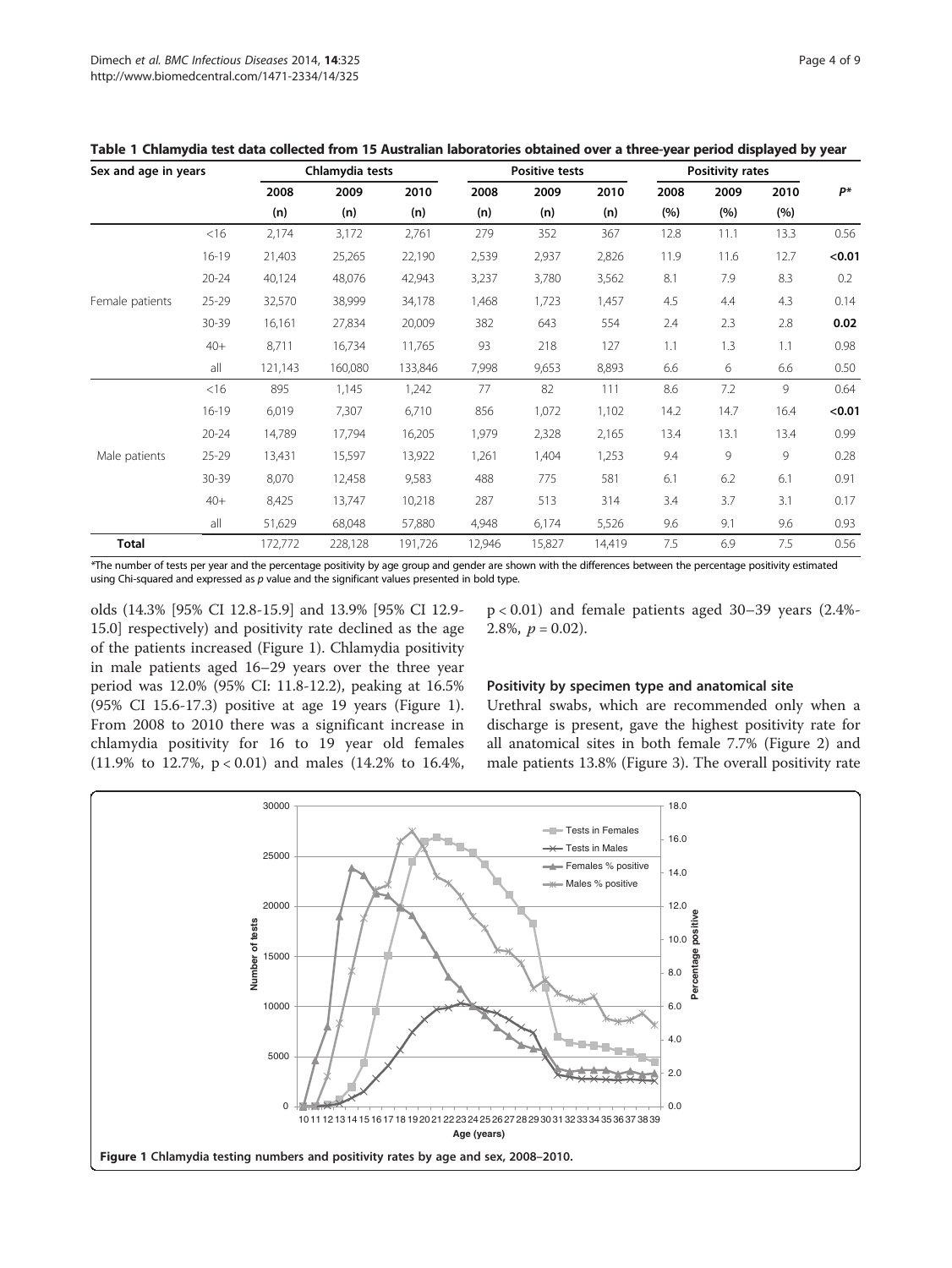<span id="page-4-0"></span>

for eye swabs was 6.3% (Figure 2) for female and 7.9% (Figure 3) for male patients.

In 16–29 year old female patients, the chlamydia positivity was 10.0% in urethral swabs, 8.8% in urine specimens, 7.8% in vaginal swabs, 6.7% in cervical swabs, 5.2% in rectal swabs, 3.6% for cervical (thin prep) and 1.7% in

throat swabs over the three-year period. Male patients aged between 16–29 years had chlamydia positivity of 17.4% in urethral swabs, 12.2% in urine specimens, 5.2% in rectal swabs and 1.3% in throat swabs. The highest chlamydia positivity in male rectal swabs was seen in those aged 30–39 years (6.3%).

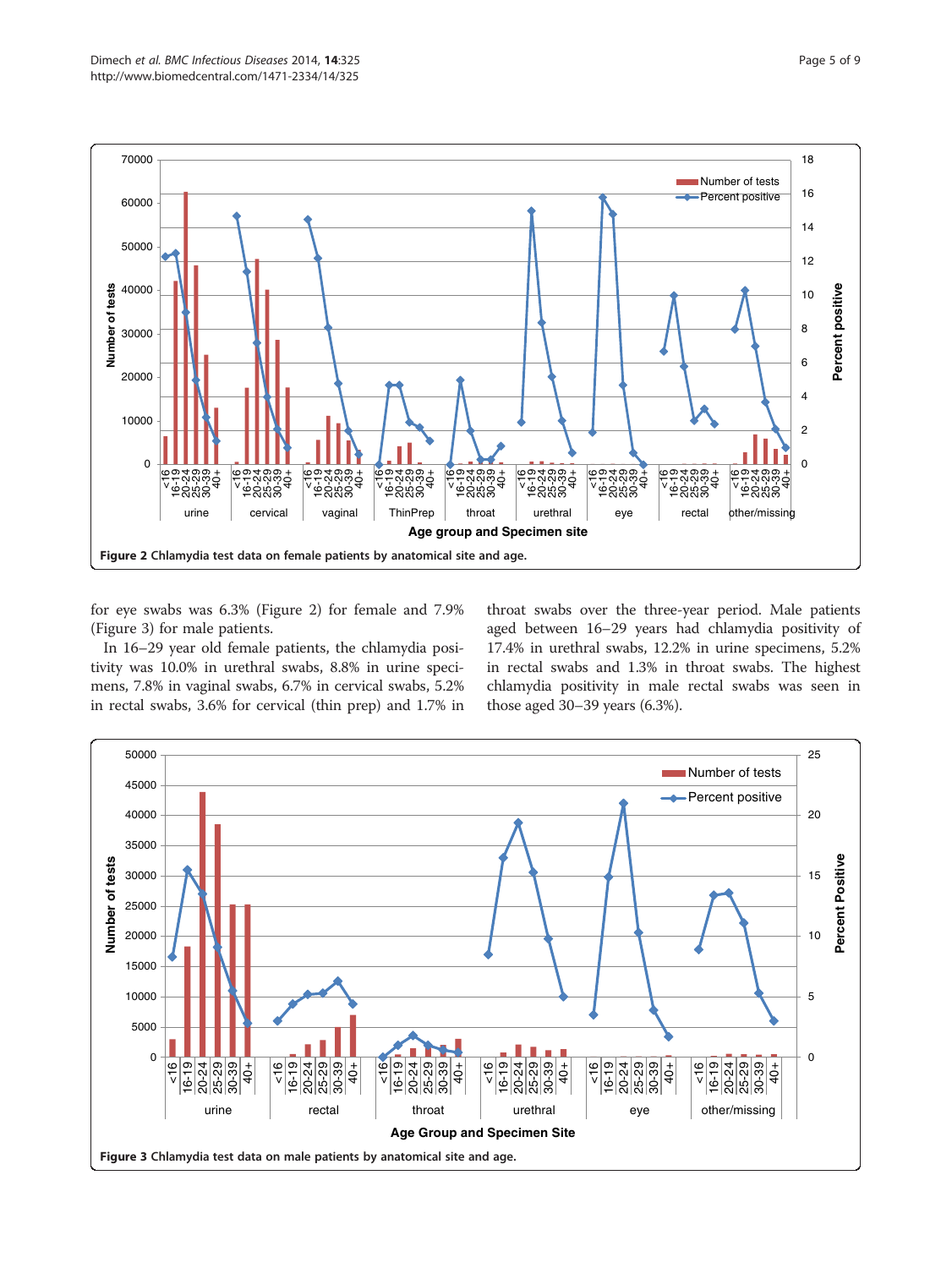# **Discussion**

To our knowledge, the ACCESS Laboratory Network is the first national surveillance system designed to collect and analyse chlamydia testing data that are representative of a range of clinical sites, including general practice, antenatal clinics, sexual health clinics and family planning clinics as well as hospital in- and out-patients clinics. Data collected by the ACCESS Laboratory Network is unique in size and scope, providing data on almost 630,000 tests from 590,000 episodes from 15 Australian laboratories over a three-year period. In 2009, 62,660 chlamydia infectious were reported to state and territory health authorities under the provisions of the public health legislation in their jurisdiction [[47](#page-8-0)]. In the same year, the ACCESS Laboratory Network collected 15,827 positive results, representing just over 25% of all chlamydia notifications nationally. The participating laboratories provided a good representation of chlamydia testing across Australia as the population serviced included high risk individuals, general practice, and hospital in- and out-patients. Although coverage was not complete, there is no other system in Australia which can provide such a large, representative overview of chlamydia testing and positivity.

Data presented here reveal higher and increasing chlamydia positivity rates among young people, particularly those aged younger than 16 years, and highlights the importance of ongoing population-level surveillance to monitor trends in testing and positivity in a broader population than traditionally captured in sentinel surveillance systems.

Of particular note, the highest positivity rate was found in female patients aged 14–15 years, although relatively few tests were performed. It is quite possible that only individuals in this demographic that have engaged in high risk activities are seeking testing; therefore increasing the positivity rate. However, there are limited data on chlamydia testing, positivity, and risk behaviours among 12–15 year olds as many studies are limited to collecting data on individuals aged 16 years and older. Evidence suggests that many young people aged younger than 15 years are sexually active - 23% of young people surveyed at a music festival reported their first sexual intercourse at 15 years or less (unpublished data) – and thus data on this age group collected in the ACCESS Laboratory Network is both unique and paramount to monitoring emerging trends in infection. The high positivity rate found in this study highlights the need for ongoing research with this vulnerable age group, as well as potential modifications to the target ages for chlamydia control programs. Even though these data are anonymised, ethics committees would not allow the collection of data on patients less than 16 years in the ACCESS clinical networks: this policy should be reconsidered.

Our findings reveal the majority of chlamydia tests were performed on female patients, though positivity was higher among male compared with female patients. This finding is consistent with studies that show that approximately 50% of men with chlamydia in clinical settings will have symptoms of urethritis, while asymptomatic men with chlamydia are more often tested after being a contact of a woman with chlamydia [\[48,49\]](#page-8-0).

An important finding presented here is the significant increase in positivity rate from 2008 to 2010 in both female and male patients aged 16–19 years. This may be due to an increase in transmission in this age group related to changes in sexual behaviour, increased targeting of higher risk individuals within this population or a bias in the collection of data [\[21](#page-7-0)[,42\]](#page-8-0). An increase in positivity was also observed among female patients aged 16–19 years in the ACCESS General Practice Network (8.7% in 2008 to 12.6% in 2010 among females) whilst positivity among male patients aged 16–19 years remained stable (19.6% in 2008 and 19.0% in 2010) [[50](#page-8-0)]. The Victorian Network for Sentinel Surveillance of STI also found an increase in chlamydia positivity among women tested (from 5.1% to 6.3%) [\[42\]](#page-8-0). Continued monitoring is needed to ascertain if this increase in positivity rates continues over time and if an increase is also observed among young men in order to inform and evaluate national and state chlamydia control programs.

Australian chlamydia prevalence estimates vary by age group, population and setting where testing was conducted. A recent systematic review estimated the pooled prevalence for women <25 years in studies conducted post-2005 in community or general practice settings, was 5.0% [[51\]](#page-8-0); our study suggests a higher positivity among young women however is likely larger due to the inclusion of tests conducted at sexual health clinics in the data, and therefore representative of prevalence at a range of clinical settings. Chlamydia positivity in women aged 16–29 years was higher in urine (8.8%) and vaginal swabs (7.8%) than cervical swabs (6.7%), despite chlamydia infecting the columnar epithelial cells of the cervix. The lower positivity rate in cervical swabs may be due to sampling of the cervix being performed at the time of cytological screening whereas urine and vaginal specimens were collected when the patient is symptomatic or perceived to be at high risk. This is supported by the low rates of positivity in cervical (thin prep) specimens (3.6%) and that the positivity rate of cervical swabs in women over the age of 30 years is less than 2%.

Almost 80% of samples from male patients tested for chlamydia were urine specimens. Over the three-year period chlamydia positivity was highest in men aged 16–19 years (15.1%) although men aged 20–24 years had more tests performed. Of concern, the positivity rate in men aged 16–19 years increased significantly over the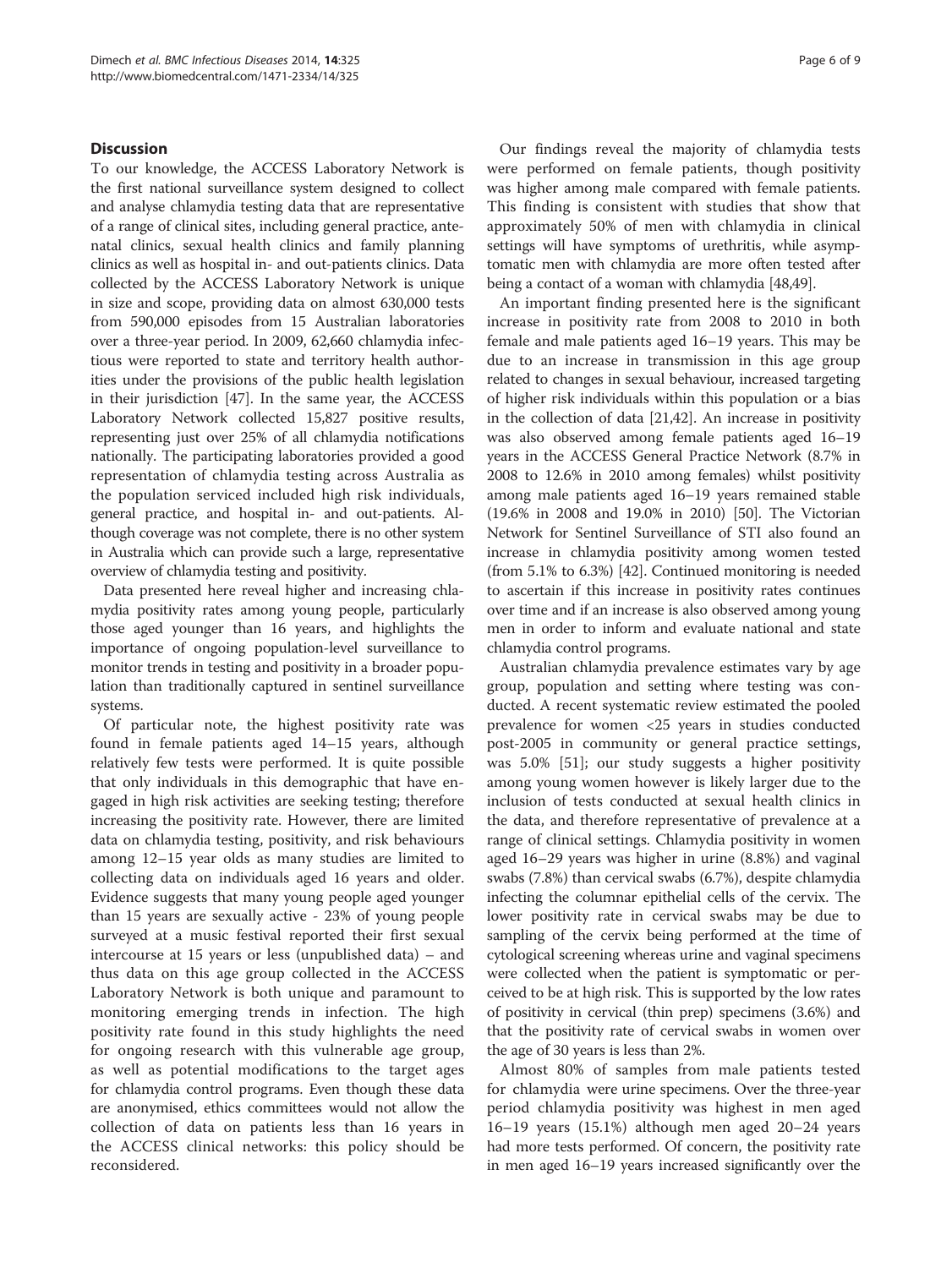three year period. An increase in positivity among young males was also observed in the ACCESS Family Planning Clinic Network [[48,52](#page-8-0)] but not in the ACCESS General Practice Clinic Network [\[50\]](#page-8-0). The increased positivity could potentially be a result of improved targeting of chlamydia testing or due to a real increase in the population prevalence; targeted studies are required to investigate this further. Fewer males were tested than females, which is likely related to different health seeking behaviour, with men testing more in response to symptoms or contacts, and women presenting more routinely for opportunistic asymptomatic screening during health service visits for other reasons such as seeking contraceptive advice or cervical screening. The high positivity found among young men suggests that increased screening is warranted.

Rectal swabs from male patients (5.2% positivity) enabled the ACCESS Laboratory Network to assess a proxy measure of chlamydia positivity in MSM. Estimates of chlamydia positivity rates in MSM are limited in Australia, with ongoing estimates with large sample sizes lacking [[53](#page-8-0)]. This finding was lower than estimates of positivity (at any anatomical site) among MSM from the ACCESS sexual health service network (7.2%) [[44](#page-8-0)] and Victorian Primary Care Network for Sentinel Surveillance (6.4%) [[54](#page-8-0)], both of which estimate prevalence for MSM that seek sexual health care at either sexual health services or gay men's health clinics and are thus are not representative of the broader MSM population. The lower positivity rate may be due to the inclusion of lower-risk MSM in the study population compared with higher risk men that present to sexual health services and gay men's clinics. Furthermore, including only rectal chlamydia is likely to underestimate chlamydia positivity among MSM by excluding urethral, pharyngeal, and other sites. Nonetheless, this finding highlights the potential for data collected through a laboratory network to complement sentinel surveillance data when interpreting trends in positivity in priority populations.

The highest positivity rate of male rectal swabs was in those aged 30–39 years and is consistent with Victorian data on chlamydia positivity by age [[54](#page-8-0)]. However, the chlamydia positivity rates observed for rectal and throat swabs should be interpreted with caution [[55-57\]](#page-8-0).

The commercial chlamydia NAT assays used in laboratories are only validated for samples that have a high likelihood of containing infected epithelial cells e.g. cervical swabs, vaginal swabs or first stream urine specimens. However, the analysis showed that many other samples types, such as throat swabs and rectal swabs, are commonly referred to pathology laboratories. These sample types must be validated by the laboratory prior to being tested but often the validation may not occur or not done comprehensively due to the difficulties obtaining appropriate samples in sufficient quantity. That being said, a

recent report indicates that rectal swabs are an effective sample type for the diagnosis of chlamydia infection [\[57\]](#page-8-0).

In Australia, the only current general population data source for chlamydia testing is from Medicare Benefit Schedule data, which reported only 850,779 tests conducted in Australia between 2008 and 2010 (786,455 in the states and territories with ACCESS Laboratory Network sites); these data only include tests for which a Medicare benefit was claimed and exclude testing undertaken in state-funded public facilities as well as many sexual health services. It also provides no data on positivity rates [\[58\]](#page-8-0). Therefore, data collected in this study is unique in that it collates data from a broader range of sites and is more representative of overall populationbased chlamydia testing and positivity patterns.

The current study has some limitations. Despite the ACCESS Laboratory Network providing a very large sample size, the data reflect only a subset of the total testing in Australia. The actual proportion is unable to be discerned due to the lack of data on chlamydia testing in Australia. One Victorian laboratory only reported results in 2008 for individuals aged 16–29 years due to installation issues and two laboratories were unable to provide data for 2010 due to changes in their LIS and in key personal. Due to the lack of continuity of data from these laboratories, only the rate of positivity was investigated in trends analysis. It is also acknowledged that the removal of site/gender mismatch may have excluded valid results from some transgender individuals. It is anticipated that future analyses of ACCESS Laboratory Network data will overcome this issue through the development of processes to identify and include individuals that identify as transgender.

Laboratories have only limited data on the patients that they are testing. In particular, data on whether patients belong to certain priority populations – Aboriginal and Torres Strait Islanders, sex workers, MSM (apart from the surrogate measure of rectal swabs on men) – are not available. That is why the ACCESS project complements these laboratory data with data from clinical networks. Further, all of these specimens are derived from patients who sought health care, either because of symptoms or perceived risk, so the data should be interpreted accordingly.

Despite these limitations, data presented here demonstrates the ACCESS Laboratory Network can provide unique and invaluable data. The GRHANITE system was implemented successfully in each of these laboratories and collated data that were meaningful and of high quality and large volume. The ACCESS Laboratory Network data set represents the most complete and extensive data set on chlamydia testing among the general population in Australia and will be an important resource for understanding chlamydia epidemiology into the future.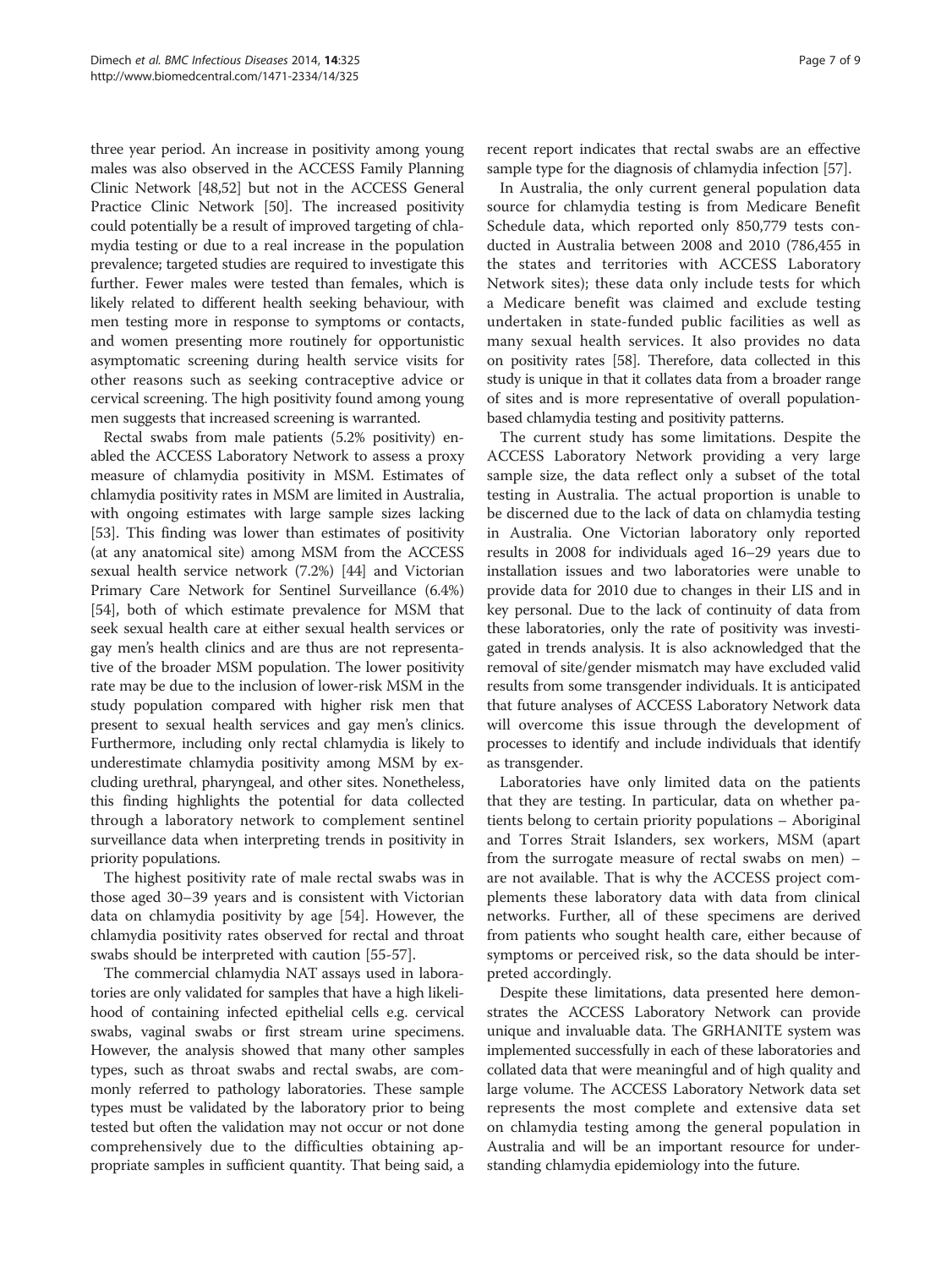# <span id="page-7-0"></span>Conclusion

The ACCESS Laboratory Network data are unique in both number and scope and are representative of chlamydia testing in both general practice and high-risk clinics. The use of GRHANITE allowed the extraction of testing and demographic data. Analysis of these data highlight much lower levels of testing in young people aged 20 years or less; in particular female patients aged less than 16 years, despite being the group with the highest positivity rate. Strategies are needed to increase the uptake of testing in this high-risk group.

#### Competing interests

The authors declare that they have no competing interests.

#### Authors' contributions

WD organised and coordinated the participating laboratories, performed data analysis and was responsible for drafting the manuscript. ML performed statistical analysis and edited and contributed to the drafting of the manuscript. CvG was the responsible for the overall coordination of the project, made significant contributions to the drafting and editing of the manuscript. RG was involved in the initial design and implementation of the project, data analysis and manuscript editing. DB was the developer of the extraction software (GHRANITE) and responsible for the installation of software and data cleaning and storage processes. BD and MH conceived and designed the project, were responsible for overseeing the project and contributed to the editing of the manuscript, especially by providing clinical advice and references. All authors read and approved the final manuscript.

#### Acknowledgements

We would like to acknowledge the work of the Members of the ACCESS Collaboration. The ACCESS project was originally funded by the Australian Government Department of Health and Ageing through the Chlamydia Targeted Grants Program. Since 2010, ACCESS project has been continued through cooperation between Burnet Institute, NRL and the good will of participating laboratories.

#### Author details

<sup>1</sup>NRL, 4th Floor Healy Building, 41 Victoria Parade, Fitzroy 3065, Australia. 2 Burnet Institute, Centre for Population Health, 85 Commercial Road, Melbourne, Victoria 3004, Australia. <sup>3</sup>Monash University, School of Population Health and Preventive Medicine, 99 Commercial Rd, Melbourne 3004, Australia. <sup>4</sup>The Kirby Institute, Sexual Health Program, University of New South Wales, Sydney, NSW 2052, Australia. <sup>5</sup>GRHANITE Health Informatics Unit, Rural Health Academic Centre, Melbourne Medical School, University of Melbourne, 49 Graham Street, Shepparton, Victoria 3630, Australia. <sup>6</sup>Sydney Sexual Health Centre, Sydney Hospital, Sydney, NSW 2000, Australia.

#### Received: 11 November 2013 Accepted: 6 June 2014 Published: 12 June 2014

#### References

- 1. National Notifiable Diseases Surveillance System. [http://www9.health.gov.](http://www9.health.gov.au/cda/source/cda-index.cfm) [au/cda/source/cda-index.cfm.](http://www9.health.gov.au/cda/source/cda-index.cfm)
- Black CM: Current methods of laboratory diagnosis of Chlamydia trachomatis infections. Clin Microbiol Rev 1997, 10(1):160–184.
- 3. Global incidence and prevalence of selected curable sexually transmitted infections- 2008. [http://apps.who.int/iris/bitstream/10665/](http://apps.who.int/iris/bitstream/10665/75181/1/9789241503839_eng.pdf) [75181/1/9789241503839\\_eng.pdf.](http://apps.who.int/iris/bitstream/10665/75181/1/9789241503839_eng.pdf)
- 4. Adams EJ, LaMontagne DS, Johnston AR, Pimenta JM, Fenton KA, Edmunds WJ: Modelling the healthcare costs of an opportunistic chlamydia screening programme. Sex Transm Infect 2004, 80(5):363–370.
- 5. Honey E, Augood C, Templeton A, Russell I, Paavonen J, Mardh PA, Stary A, Stray-Pedersen B: Cost effectiveness of screening for Chlamydia trachomatis: a review of published studies. Sex Transm Infect 2002, 78(6):406–412.
- 6. Johnson RN, Newhall WJ, Papp JR, Knapp JS, Black CM, Gift TL, Steece R, Markowitz LE, Devine OJ, Walsh CM, Wang S, Gunter DC, Irwin KL, DeLisle S,

Berman SM: Screening Tests To Detect Chlamydia trachomatis and Neisseria gonorrhoeae Infections — 2002. MMWR 2002, 51:RR15.

- 7. Clarke LM, Sierra MF, Daidone BJ, Lopez N, Covino JM, McCormack WM: Comparison of the Syva MicroTrak enzyme immunoassay and Gen-Probe PACE 2 with cell culture for diagnosis of cervical Chlamydia trachomatis infection in a high-prevalence female population. J Clin Microbiol 1993, 31(4):968–971.
- 8. Chalker VJ, Vaughan H, Patel P, Rossouw A, Seyedzadeh H, Gerrard K, James VL: External quality assessment for detection of Chlamydia trachomatis. J Clin Microbiol 2005, 43(3):1341–1347.
- Chan EL, Brandt K, Stoneham H, Antonishyn N, Horsman GB: Comparison of the effectiveness of polymerase chain reaction and enzyme immunoassay in detecting Chlamydia trachomatis in different female genitourinary specimens. Arch Pathol Lab Med 2000, 124(6):840–843.
- 10. Mumtaz G, Clark S, Ridgway GL, Miller CJ, Johal B, Allason Jones E: Comparison of an enzyme immuno assay (Antigenz Chlamydia) with cell culture for the detection of genital chlamydial infection in high and low risk populations. Genitourin Med 1993, 69(2):119–122.
- 11. Schachter J: DFA, EIA, PCR, LCR and other technologies: what tests should be used for diagnosis of chlamydia infections? Immunol Investig 1997, 26(1–2):157–161.
- 12. Schachter J, Jones RB, Butler RC, Rice B, Brooks D, Van der Pol B, Gray M, Moncada J: Evaluation of the Vidas Chlamydia test to detect and verify Chlamydia trachomatis in urogenital specimens. J Clin Microbiol 1997, 35(8):2102–2106.
- 13. Gaydos CA, Cartwright CP, Colaninno P, Welsch J, Holden J, Ho SY, Webb EM, Anderson C, Bertuzis R, Zhang L, Miller T, Leckie G, Abravaya K, Robinson J: Performance of the Abbott RealTime CT/NG for detection of Chlamydia trachomatis and Neisseria gonorrhoeae. J Clin Microbiol 2010, 48(9):3236–3243.
- 14. Stevens MP, Twin J, Fairley CK, Donovan B, Tan SE, Yu J, Garland SM, Tabrizi SN: Development and evaluation of an ompA quantitative real-time PCR assay for Chlamydia trachomatis serovar determination. J Clin Microbiol 2010, 48(6):2060–2065.
- 15. Ho MK, Lo JY, Lo AC, Cheng FK, Chan FK: Evaluation of replacing the existing diagnostic strategy for Neisseria gonorrhoeae and Chlamydia trachomatis infections with sole molecular testing of urine specimens in a sexually transmitted infection clinic setting. Sex Transm Infect 2009, 85(5):322–325.
- 16. Chen MY, Donovan B: Changes in testing methods for genital Chlamydia trachomatis in New South Wales, Australia, 1999 to 2002. Sexual health 2005, 2(4):251–253.
- 17. National Management Guidelines for Sexually Transmissible Infections 7th Edition. <http://mshc.org.au/Portals/6/NMGFSTI.pdf>.
- 18. Sexually transmitted infection guideline for men who have sex with men 2010. [http://www.ashm.org.au/images/publications/guidelines/](http://www.ashm.org.au/images/publications/guidelines/msmtestingguidelines2010.pdf) [msmtestingguidelines2010.pdf.](http://www.ashm.org.au/images/publications/guidelines/msmtestingguidelines2010.pdf)
- 19. Physicians; RACo: Confidential Health Care for Adolescents and Young People (12–24 years). Sydney: Royal Australian College of Physicians; 2010.
- 20. Slater W, Sadler K, Cassell JA, Horner P, Low N: What can be gained from comprehensive disaggregate surveillance? The Avon Surveillance System for Sexually Transmitted Infections. Sex Transm Infect 2007, 83(5):411–415.
- 21. Lim MS, Bowring AL, Gold J, Aitken CK, Hellard ME: Trends in sexual behavior, testing, and knowledge in young people; 2006–2011. Sex Transm Dis 2012, 39(11):831–834.
- 22. Rissel CE, Richters J, Grulich AE, de Visser RO, Smith AM: Sex in Australia: first experiences of vaginal intercourse and oral sex among a representative sample of adults. Aust New Zeal J Publ Health 2003, 27(2):131–137.
- 23. Moller JK, Pedersen LN, Persson K: Comparison of the Abbott RealTime CT new formulation assay with two other commercial assays for detection of wild-type and new variant strains of Chlamydia trachomatis. J Clin Microbiol 2010, 48(2):440–443.
- 24. Moller JK, Pedersen LN, Persson K: Comparison of Gen-probe transcription-mediated amplification, Abbott PCR, and Roche PCR assays for detection of wild-type and mutant plasmid strains of Chlamydia trachomatis in Sweden. J Clin Microbiol 2008, 46(12):3892–3895.
- 25. Gilsdorf A, Hofmann A, Hamouda O, Bremer V: Highly variable use of diagnostic methods for sexually transmitted infections-results of a nationwide survey, Germany 2005. BMC Infect Dis 2010, 10:98.